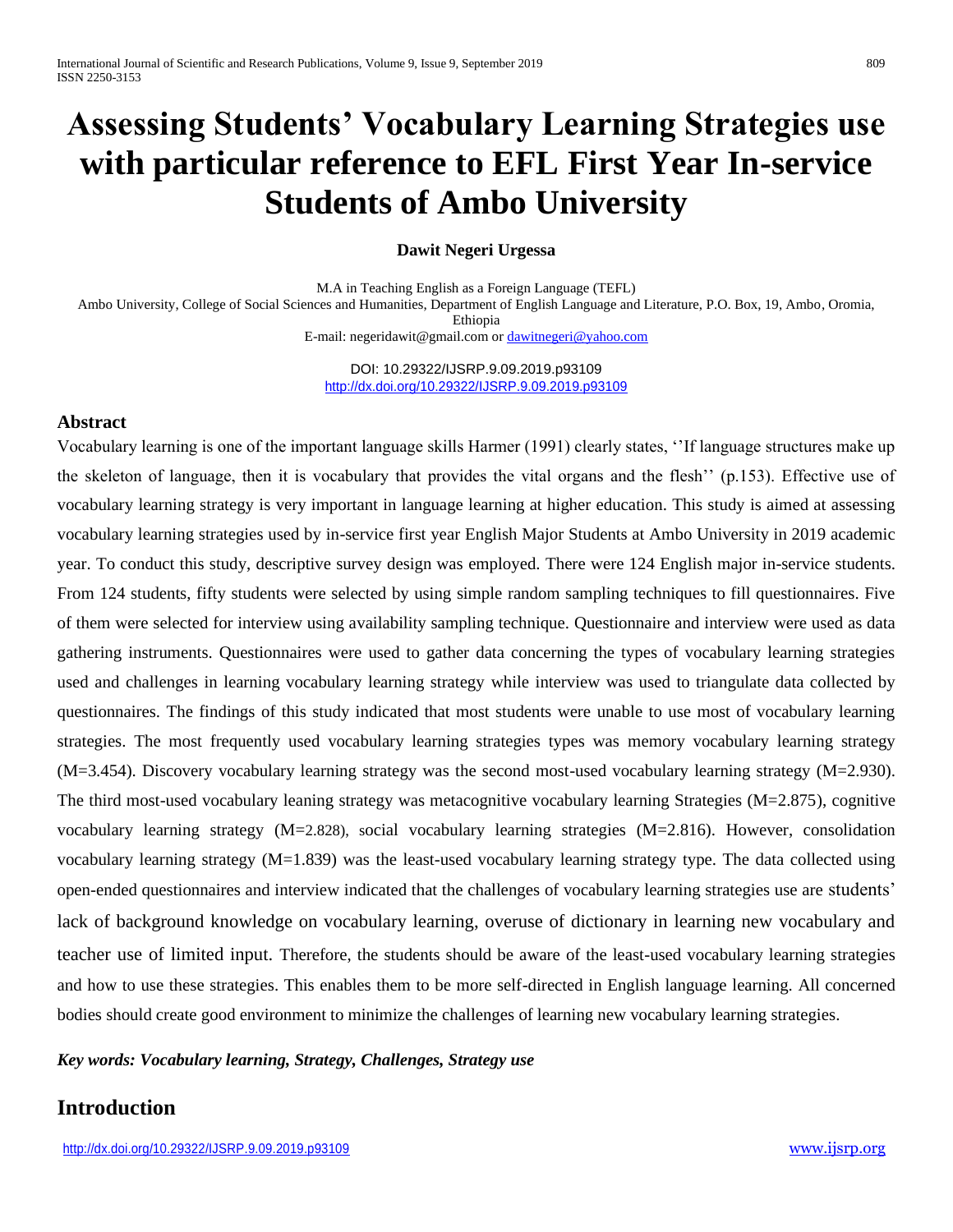Interest in the teaching of English to young learners has been steadily growing in recent years. Thus, a great many different techniques are employed to be successful. The recent studies have greatly increased our understanding of the role of vocabulary in the acquisition of a second language. Coady and Huckin (1997) states second language vocabulary acquisition has become an increasingly interesting topic of discussion for researchers, teachers, curriculum designers, theorists, and others involved in second language teaching. That is, vocabulary teaching has begun to gain the importance that it deserves in the field of language teaching.

In the 21st centuries, English has become an indispensable part of educational curriculum in Ethiopian schools. Despite all the efforts and investments devoted to cultivate and popularize English among Ethiopian language learners, the resultant outcome could not live up to the authorities' expectations. Generally speaking, the process of teaching and learning English as a foreign language in Ethiopia is not satisfactory. A great body of research has proved that different factors are involved in this process. Currently, English has dominated the context of foreign language learning and teaching in Ethiopia. English language is considered by many as the international language. Its acquisition can guarantee the availability of opportunities to employment, traveling, higher education, and even better life (Crystal, 1997). It is mandatory for the academicians to rethink and renovate their teaching strategies with the changing times. With the views of the demanding English in the globalized world, there has been a constant change in the teaching methods and techniques all over the world in every subject, vocabulary teaching methods and techniques need desirable and radical changes (Sanaoui, 1996).

Nowadays, Ethiopia is making rapid progresses in all spheres. Vocabularies of a language build a language just like bricks for constructing a building because language is made up of words (Thornbury, 2002. Having good stock of vocabulary is must for learners to use language effectively. English language has vast vocabulary in the world; it is the richest language of the world. For that reason, the study of vocabulary has occupied the central place in today's language teaching and learning activities, developing and enriching English. Even, Wilkins rightly says.

*"Without grammar very little can be conveyed….but without vocabulary nothing can be conveyed" (p.111, quotes in Lewis, 2000).Thornbury opines (2002):"If you spend most of your time studying grammar, your English will not improve very much. You will see most improvement, if you learn more words and expressions. You can say very little with grammar, but you can say almost anything with words."*

<http://dx.doi.org/10.29322/IJSRP.9.09.2019.p93109> [www.ijsrp.org](http://ijsrp.org/) According to Nations (2001), we do our own tasks through words, so they are powerful tools. Throat et.al (2001) clearly states, 'Words are the building block of language'. Nagy (2003) appropriately remarks, "Vocabulary knowledge is fundamental to reading comprehension; one cannot understand text without knowing what most of the words mean." Learning strategy use is a key aspect of developing engaged and successful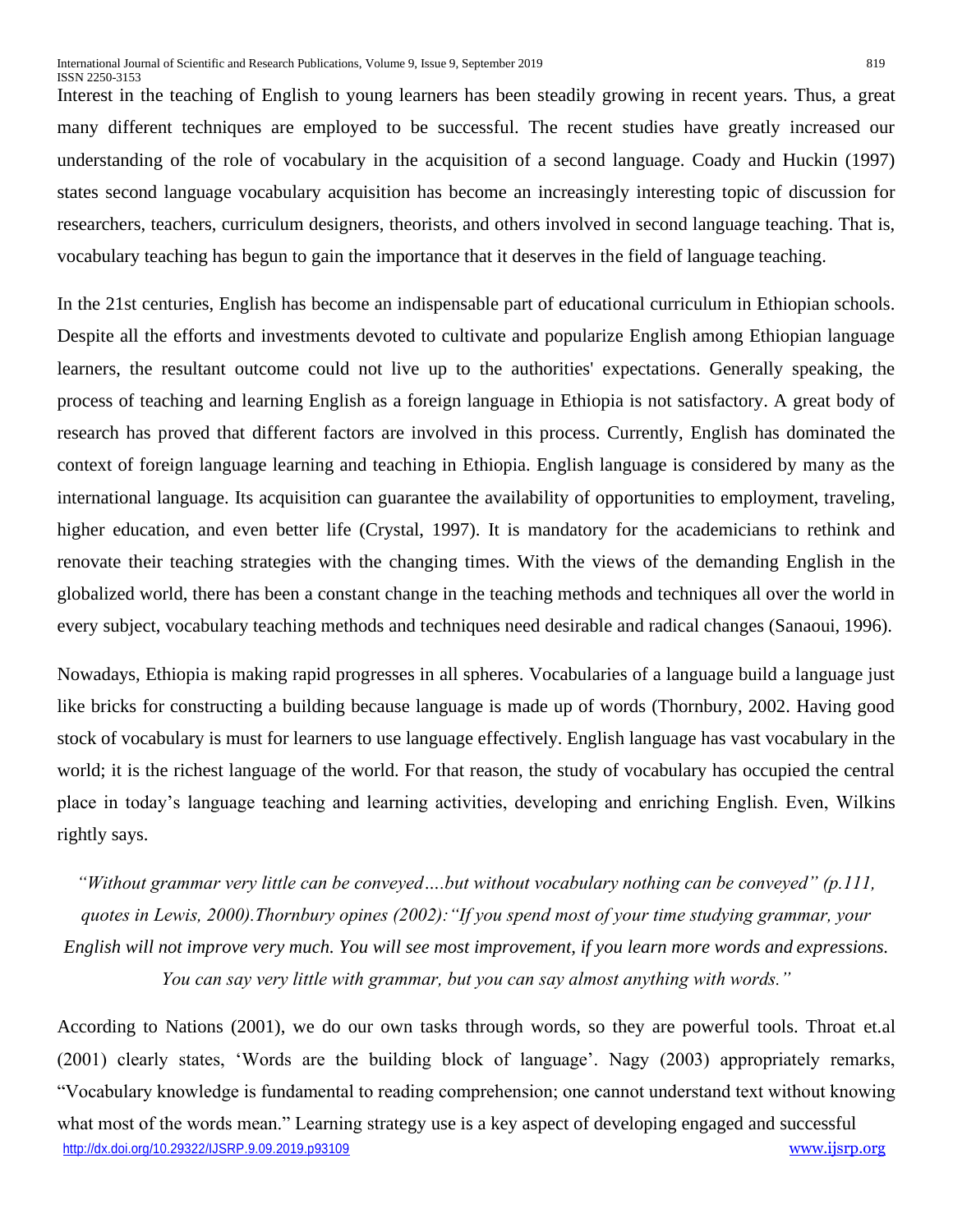learners. For many English students vocabulary learning strategy use involves looking words in dictionary and classroom learning new word from teachers.

Vocabulary learning seems to be given little emphasize in foreign countries (Fan, 2003). This lead to the obstacle in English language limited vocabulary size (Kashani & Shafiee, 2016). If the students have limited size of vocabulary, they will not have base vocabulary to work with; they cannot study grammar; they cannot do spelling and pronunciation exercise; they cannot read and write. According to Hunag (1997), Asian college students had serious problems in vocabulary learning. The researcher's experiences in university as a student and as an instructor support that Ethiopian university students also have serious problems in English vocabulary learning. There is gap between vocabulary use expectations of university graduates. This problem might arise from lack of vocabulary learning knowledge and use. Teachers followed traditional methods of vocabulary learning strategies and the students were not aware of vocabulary learning strategies. They (English teachers) know how important pre-reading activities are, and they realize that the words should be learned in context (Milulecky, 1990). We were frequently scan the vocabulary to find words that are unfamiliar, before giving assignment on that passage (Milulecky, 1990), and our teachers introduced new words before the class reading started (Sedita, 2005).

The prominent role of vocabulary knowledge in FL learning has been recently recognized by the theorist and researcher in the field. They identified numerous types of instructional modes, approaches, vocabulary building activities, exercises, practice and skills proved to be effective in developing children and college students' vocabulary in EFL environments. Nation (2001) properly states that teaching vocabulary should not only consist of teaching specific words but a

Vocabulary learning seems to be given little emphasize in foreign countries (Fan, 2003). This lead to the obstacle in English language limited vocabulary size (Kashani & Shafiee, 2016). Also aims at equipping learners with strategies necessary to expand their vocabulary knowledge. However, nowadays methodologists and linguists suggest that teachers can decide and select the words to be taught on the basis of how frequently they are used by speakers of the language. There are few studies conducted internationally and locally concerning students' vocabulary learning strategy at colleges and university levels. For example, Suleiman (2017) conducted investigating the use of vocabulary learning strategies among English major students (a case study of Al-Fashir University. He found that students tended to use metacognitive strategies (75%) as the most frequently used strategy, and social strategies (31.3%) as the least used strategies than other strategies. For Sadaf and Zoya (2014), Aligarh Muslim University in India used memory strategies most frequently while they used metacognitive strategies least. In addition to international researches, Miressa (2017) carried out research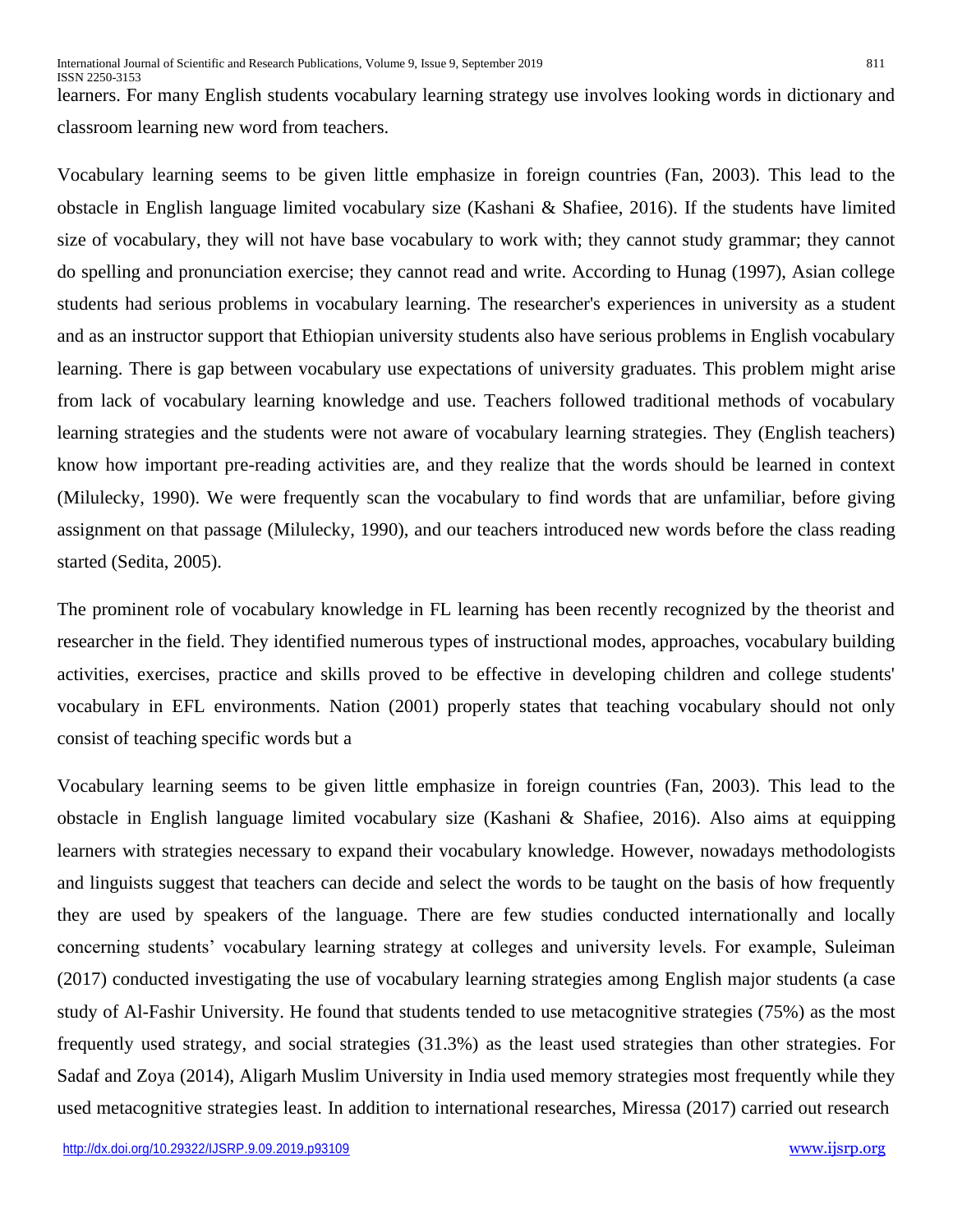on an Assessment of the Practice of Vocabulary Teaching Strategies in EFL Classes: Kellem Secondary School Grade 9 and 10 English Teachers in Focus. His study revealed that teachers were not capable enough on the knowledge and the theoretical orientations of vocabulary teaching strategies in EFL classes. This study is aimed at assessing vocabulary learning strategies used by first year in-service students at Ambo University in 2019 academic year. The following research questions guided this research study.

- 1. What vocabulary learning strategies first year in-service students use in learning English language?
- 2. What are the most and least used vocabulary learning strategies among English as a Foreign Language students?
- 3. What are the challenges of learning vocabulary learning strategies?

The general objective of this study was to assess vocabulary learning strategies employed by in-service first year English Major Students at Ambo University in 2019 academic year.

Specifically, this study was aimed to:

- 1. assess vocabulary learning strategies used by in-service first year major English students.
- 2. identify the most and least used vocabulary learning strategies among English as Foreign Language students.
- 3. investigate challenges of vocabulary learning strategies.

The findings of this study help different stakeholders. English is learnt from KG to university level in Ethiopia. In university, it is taught as a subject and the students learn all subjects in English. Therefore, the knowledge about vocabulary learning strategies is very important for higher education students. This means, the finding of the study may help higher education students in using vocabulary strategies. They study also pave the ground for further studies around vocabulary learning strategies. The study might also help EFL teachers in teaching vocabulary learning strategies so that they can improve their students' English language.

## **Review Literature**

## **Definition of Vocabulary and Aspects of Its Knowledge**

Herbert and Kamil (2005) defined Vocabulary as the knowledge of the meanings of words. A word is more than its meaning (Cook, 2001). According National Reading Panel (NICHD) (2000), Vocabulary is broadly defined as the knowledge of words and word meanings. This means to know the word's meaning, to pronounce the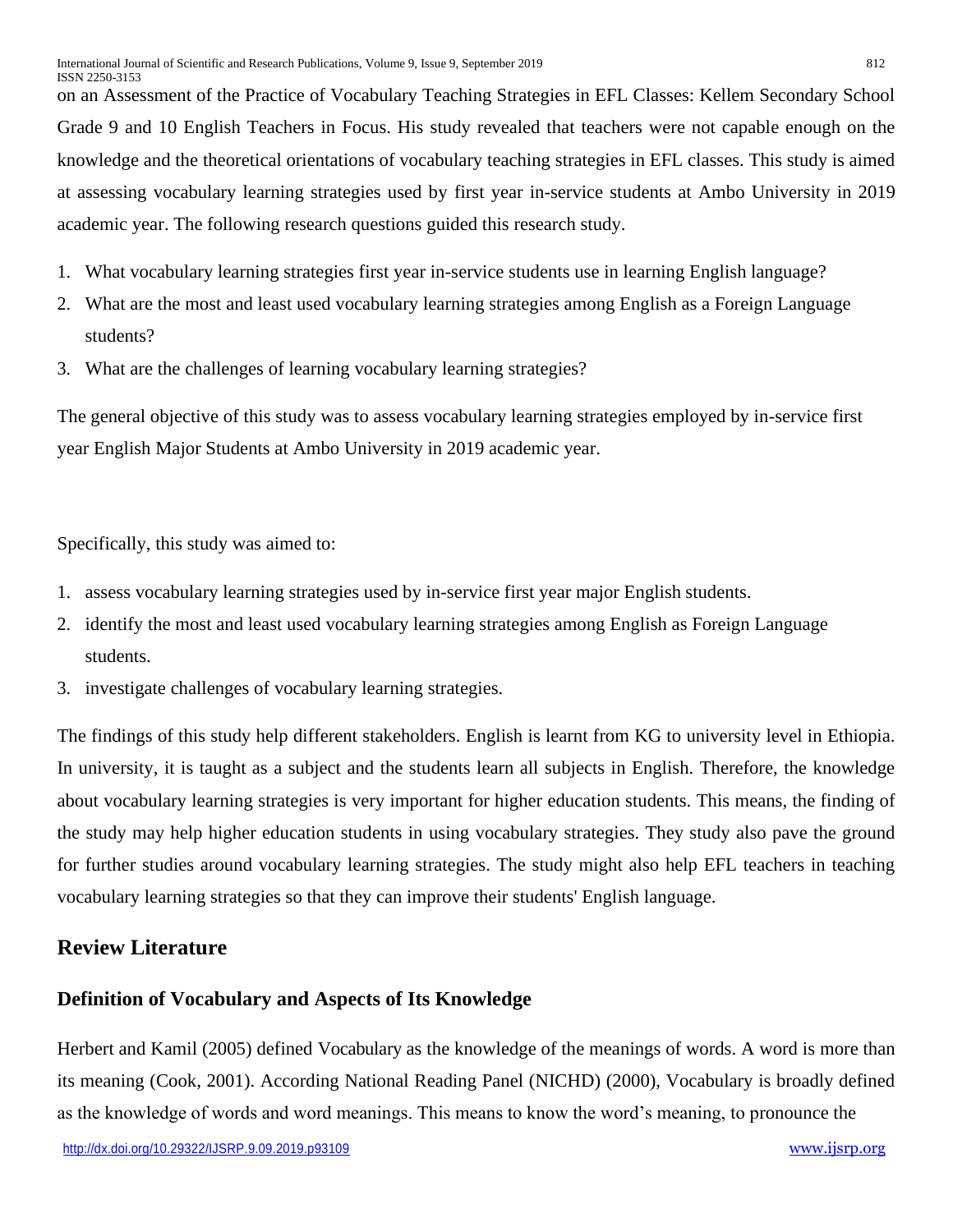word correctly, to spell it correctly and able to use in a sentence i.e. recognizing the word's grammatical category (identifying whether it is a noun, a verb, how it creates plural form, and the tenses (Moon, 1997, 1998). Recent vocabulary researches show us that the definition of vocabulary is much more than single words. The studies draw on an understanding of lexis which refers to all the words in a language (Neuman & Dwyer, 2009; Nation, 2001; Alali & Schmitt, 2012).

Carter (1992) has also defined vocabulary knowledge in similar ways of categories such as pronunciation, spelling, grammatical properties, syntactical features, collocations, associations and senses, etc. Laufer (1998) categorized word knowledge as the form, the word structure, the syntactic pattern of the word in a phrase or a sentence, meaning, common collocations, and the lexical relations of the word with other words, such as synonym, antonym, and hyponym, and finally common collocations. As the children learn lexical chunks or phrases of two or more words, they are also part of vocabulary knowledge. For instance, *Good morning, Nice to meet you* and etc.)

English has a large number of multiple-word-item lexemes which behave as a single word and as a single meaning. For instance, pass away, bite the dust, kick the bucket, and give up the ghost all meaning to die). Compound words like (playpen), phrasal verbs (give up), fixed phrases (ladies and gentlemen), idioms (put your nose to the grindstone), and proverbs (A stitch in time saves nine) are all multiword units that should be included in vocabulary knowledge (Wray, 2002). Mastering of multiword units is important since they facilitate fluency in language use and play important roles in their lives and future careers (Pullen et al., 2010). To do so, vocabulary learning strategy knowledge and use is very important. It is connected to better reading or listening ability and oral or written communications (Neuman & Wright, 2014). What words represent for its concept is understanding a word's meaning. Jalongo and Sobolak, (2011) argue that vocabulary knowledge connected to experience and knowledge and the meaning varies depending on the linguistic contexts including in literal and figurative contexts.

The concept of a word can be seen in many ways. Three of these aspects are very important aspects that the teachers need to be aware of them. The aspects that focuse on are *form, meaning, and use* are significant in vocabulary teaching and learning. The form of a word involves its spoken form (pronunciation), written form (spelling), and parts of the words like prefix, root, and suffix (Nation (2001). In addition to this, Nation states meaning comprises the concept that items refers to and the associations which come to our mind when we think about a specific word or expression. This means form and meaning work together in this case. In addition to this, Schmitt (2008, p.333) contends that while it is true that the form-meaning link is the first and most essential lexical aspect which must be acquired, and may be adequate to allow recognition, a learner needs to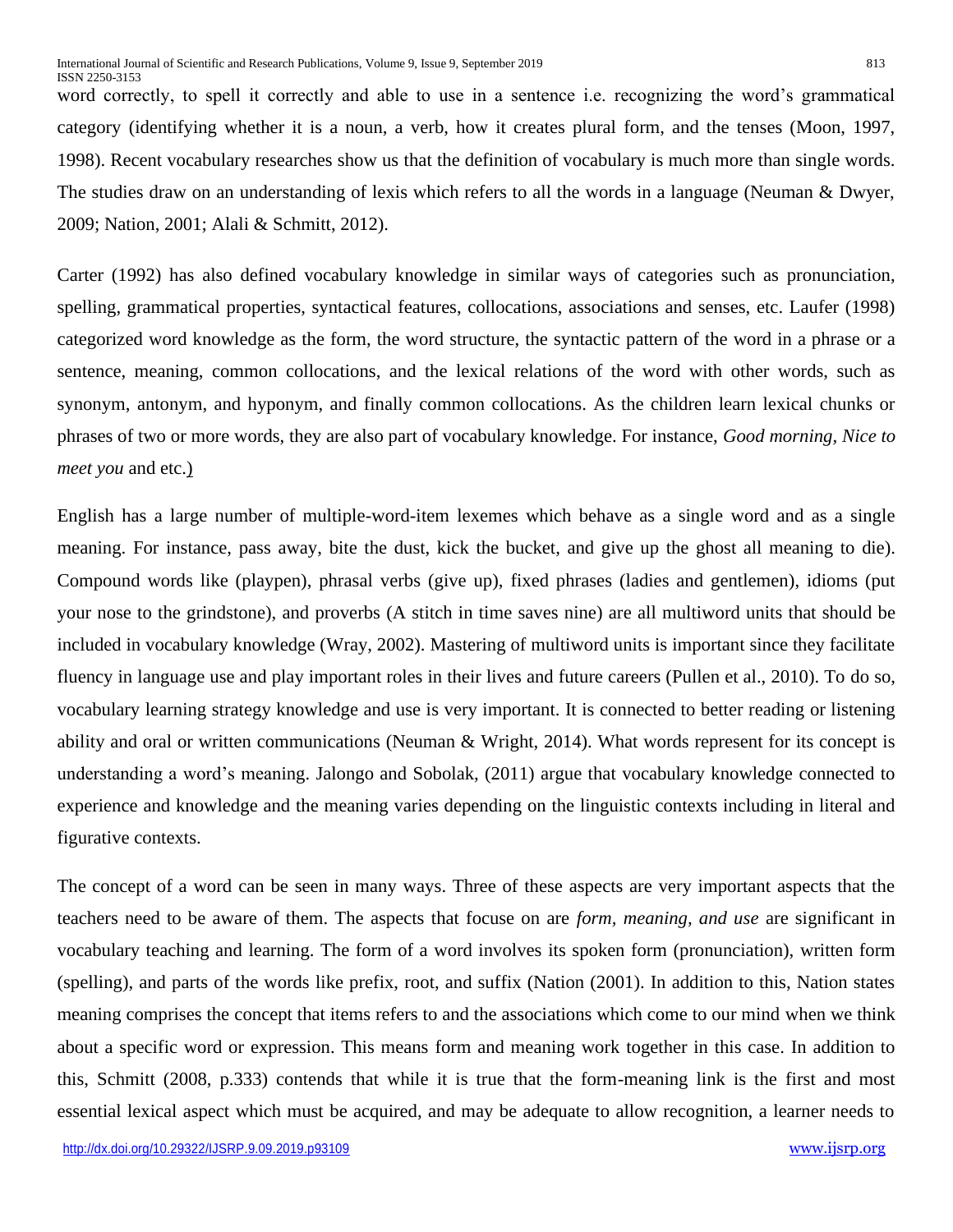know much more about lexical items, particularly if they are to be used productively. According to Nation (2011) both receptive and productive dimension are included in these three aspects of vocabulary. Therefore, knowing these three aspects help English language teachers to build their students' vocabulary knowledge. Nation (2011) advises teachers that they need to include these aspects which help their students' vocabulary knowledge and use. In this day and age, vocabulary should be based on 'thinking activity.' Vocabulary is better acquired if teachers used situations that help learners to acquire it (Richards, 1998). Therefore, teachers should be active, decision-makers who make instructional choices by drawing on complex, practically-oriented, personalized, and context-sensitive networks of knowledge, thought, and beliefs" (Borg, 2003, p.81). Vocabulary learning strategies used by college students are word lists, dictionary, contextual guessing, word part, association, synonyms and antonyms, medias, self testing. Many of these strategies require deeper mental processing while others do not require (Schmitt, 1997).

#### **Types of Vocabulary Learning Strategies**

Vocabulary learning strategies have been classified differently by different researchers (Oxford, 1990. For instance, O'Malley and Chamot (1990) classified strategies in three broad categories: cognitive, metacognitive, and socio-affective, each of which includes lots of sub-strategies. Cohen and Macaro (2007) and Farhady (2006) have identified eight different vocabulary learning strategies as memorization strategies, repetition strategies, association strategies, key word method, inferencing strategy, dictionary use, semantic grid strategies, and word lists whereas Oxford (1990a) developed a strategy system that contains six sets of L2 learning behaviors: *affective* (e.g., anxiety reduction through laughter and meditation), *social* (e.g., asking questions), *metacognitive* (e.g., planning for language tasks), *memory- related* (e.g., grouping and imagery); *general cognitive* (e.g., summarizing and practicing), and *compensator*y (e.g., guessing meanings form the context). Oxford (1990) considered vocabulary learning strategies to direct and indirect. According her, direct vocabulary acquisition studies emphasize that vocabulary can be learnt using tools such as dictionaries and vocabulary lists that make the students pay more attention into explicit interaction with the meaning and form of vocabulary whereas indirect strategies enhance learning indirectly. It is defined as a strategy of word learning which arises without the particular intention to emphasis on word. Nyikos and Fan (2007) classified the 38 strategies that the learners such as macro strategies of memorization, dictionary use, practice, notetaking, and group work. Gu and Johnson (1996) divided into metacognitive regulation, dictionary strategies, guessing strategies, memory strategies (rehearsal and encoding), and activation strategies. In their discussion, Gu and Johnson (1996) highlight that learners employ a combination of strategies rather than single vocabulary learning strategies in learning vocabulary. Schmitt (1997) classified vocabulary learning strategies as follows: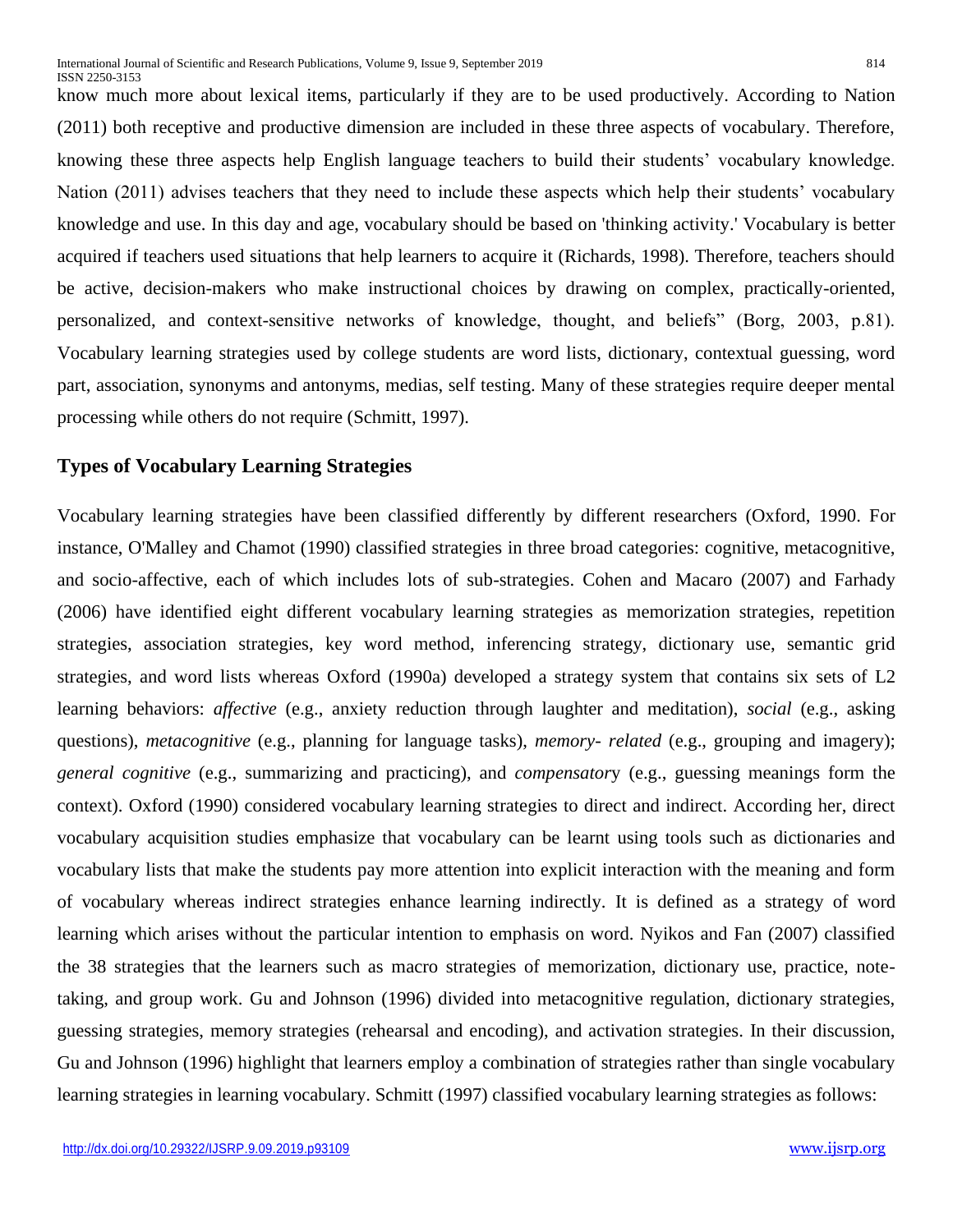

*Schmitt's Taxonomy of Vocabulary Learning Strategies (1997, p. 205-210)*

### **Materials and Methods**

To conduct the study, descriptive survey design was employed. As it is stated in Key (1997:1) descriptive survey research is used "to obtain information concerning the current status of the phenomena to describe 'what exists' with respect to variables or conditions in a situation." Specifically a descriptive survey method is used to describe the state of a situation as it is. In this method both quantitative and qualitative data will be used. The quantitative data was obtained through questionnaire and the qualitative data was gathered through interview. Data were gathered from First Year in-service English Major Students at Ambo University. There were 124 First Year in-service English Major Students in 2019. Among these, 50 of them were selected using simple random sampling technique. Forty-one of them were males and 9 of them were female. All the selected students filled and returned the questionnaires. Five students took part in the interview. These students were selected using availability sampling techniques. Semi-structured interviews were used to obtain data from the participants of the study. The participants of the study were asked about their personal experiences in vocabulary strategies use and challenges during the interview. The questionnaire in this study was five point Likert scale (frequency scale), in which the respondents use never-always. It contained 43 items. The items 1-8 were discovery vocabulary learning strategies, 9-13 social vocabulary learning strategies, 14-15 consolidation vocabulary learning strategies, 16-29 memory vocabulary learning strategies, 30-38 cognitive vocabulary learning strategies and 39-42 were metacognitive vocabulary learning strategies. In addition to this, two openended questions were used to gather information about the challenges of vocabulary learning strategies.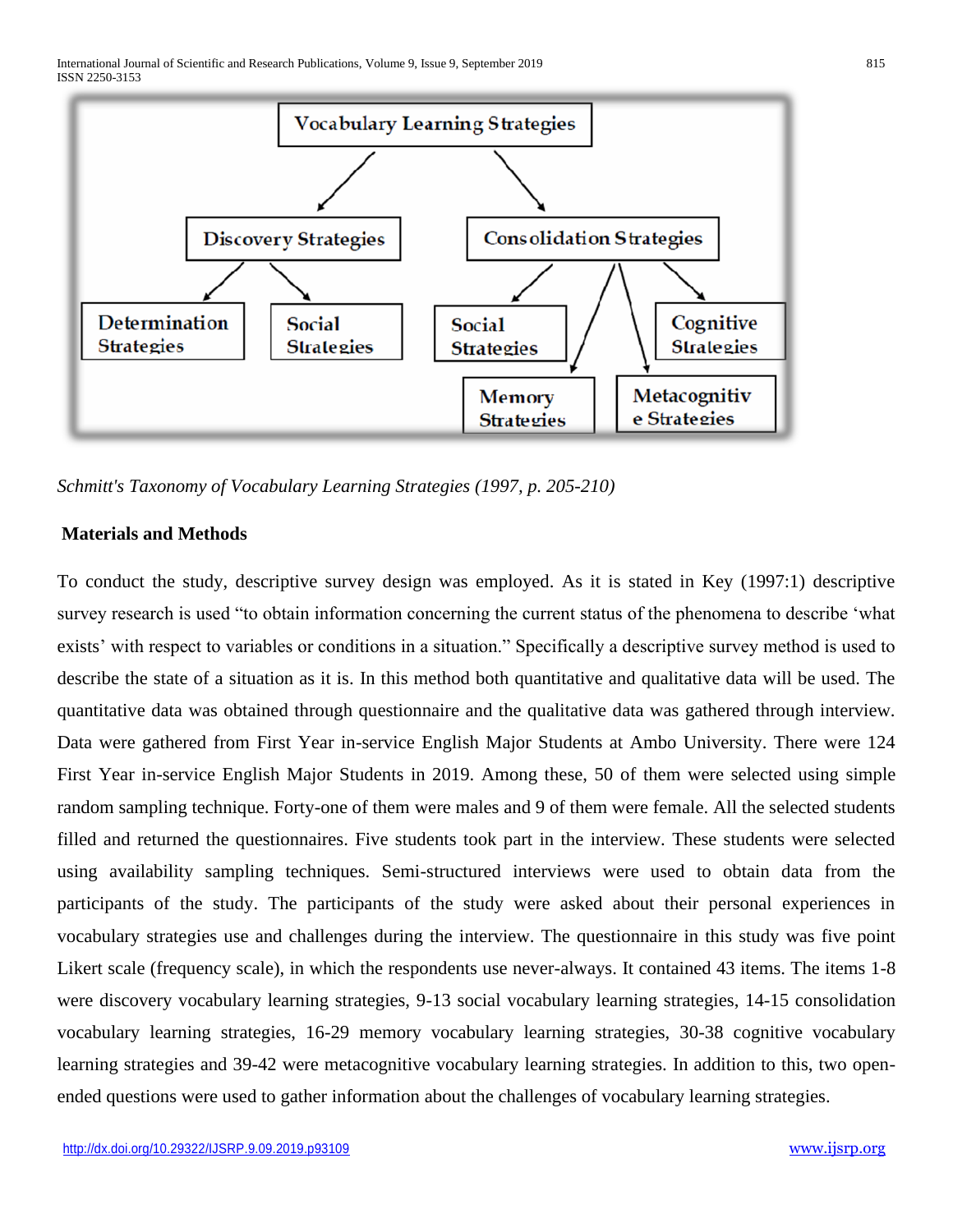## **Data analyses**

Before using in the main study, all of the data gathering instruments were reviewed by the PhD candidates at Ambo University. This helped the researcher to ensure face validity of the instruments. In addition to this, the instruments were piloted to similar participants of the study which determined the construct validity. The instruments were then revised based on their comments and suggestions. The data gathered through questionnaires were analyzed using SPSS 21.00 version. When analyzing data, the means were compared to identify which vocabulary learning strategy the students employed in their vocabulary learning. The internal consistency of questionnaire was high (Cronbach alpha = .863).

## *Table 1: Reliability of Questionnaires*

| Cronbach's Alpha | Cronbach's Alpha Based on Standardized | Number of |
|------------------|----------------------------------------|-----------|
|                  | Items                                  | Items     |
| 863              | 778                                    |           |

*Table 2: Analysis of participants' discovery vocabulary learning strategy use*

|                | <b>Discovery Strategies</b>                                 | <b>Mean</b> | Std.             |
|----------------|-------------------------------------------------------------|-------------|------------------|
|                |                                                             |             | <b>Deviation</b> |
| $\mathbf{1}$   | I analyze the type of new words; for example, whether it is | 2.30        | .863             |
|                | a noun, verb, pronoun, or adjective                         |             |                  |
| $\overline{2}$ | I analyze the affixes and roots of new words.               | 2.74        | .664             |
| 3              | I analyze any available pictures or gestures accompanying   | 2.02        | .795             |
| $\overline{4}$ | I guess the meaning of new words from text or context.      | 4.08        | .778             |
| 5              | I use a bilingual dictionary, for example, English-Afan     | 4.58        | .538             |
|                | Oromo dictionary to find the meaning of new words           |             |                  |
| 6              | I use a monolingual dictionary, for example, English-       | 2.62        | .490             |
|                | English dictionary to find the meaning of new words.        |             |                  |
| $\overline{7}$ | I use word lists to find the meanings.                      | 3.50        | .505             |
| 8              | I use flash cards to find the meanings.                     | 1.60        | .535             |
|                | Total men and standard deviation                            | 2.930       | .14892           |

The above table 2 intended to present data gathered students' discovery students 'vocabulary learning strategies. Accordingly, the most-used were 'I use a bilingual dictionary, for example, English-Afan Oromo dictionary to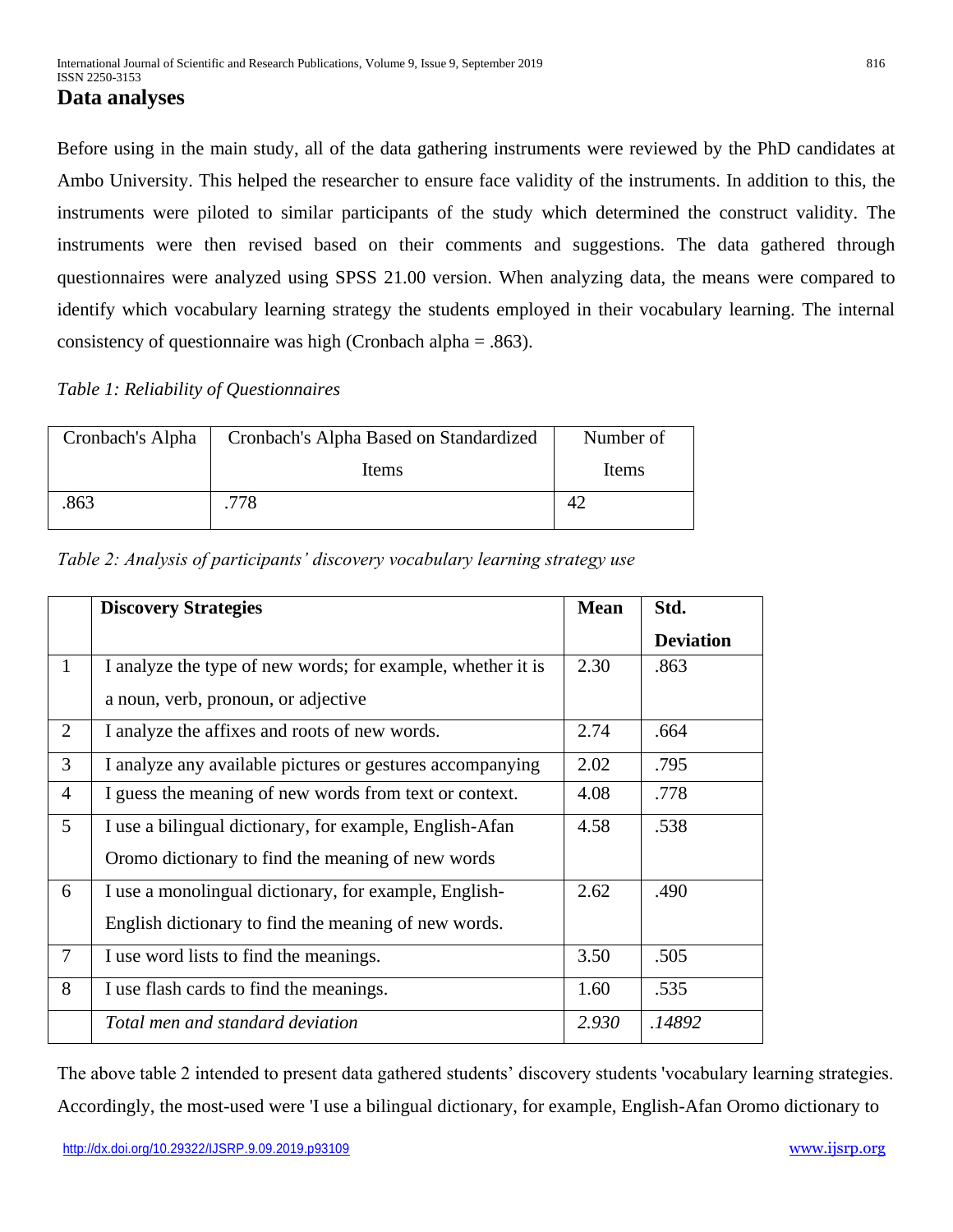find the meaning of new words'(M=4.58, SD=.538), 'I guess the meaning of new words from text or context' (Mean=  $4.08$ , SD=.778) and 'I use word lists to find the meanings' (M=3.50, SD=.505). The least used discovery vocabulary learning strategy was 'I use flash cards to find the meanings'  $(M=1.60, SD=.535)$ .

*Table 3: Analysis of participants' Social vocabulary learning strategy use*

|    | Social vocabulary learning strategies                     | Mean  | Std.      |
|----|-----------------------------------------------------------|-------|-----------|
|    |                                                           |       | deviation |
| 9  | I ask the teacher for paraphrase or synonym of new Words. | 3.34  | .593      |
| 10 | I ask the teacher for a sentence including the new word.  | 2.46  | .503      |
| 11 | I ask my classmates for the meaning of new words.         | 2.00  | .782      |
| 12 | I discover the meaning through group work activity.       | 4.28  | .757      |
| 13 | I discover the meaning through group work activity.       | 2.00  | .808      |
|    | Total mean and std. deviation                             | 2.816 | .13346    |

The most used social vocabulary learning strategy was 'I discover the meaning through group work activity' (M=.4.28, SD=.757). 'I ask the teacher for paraphrase or synonym of new words' (M=.3.34, SD= .593) was the second frequently used strategy. The least used in social vocabulary learning strategy was 'I discover the meaning through group work activity' (M=.2.00, SD=.808).

|  | Table 4: Analysis of participants' consolidation vocabulary learning Strategy use |
|--|-----------------------------------------------------------------------------------|
|--|-----------------------------------------------------------------------------------|

|    | <b>Consolidation vocabulary learning Strategies</b> | Mean   | Std.      |
|----|-----------------------------------------------------|--------|-----------|
|    |                                                     |        | deviation |
| 14 | I study and practice the meaning of new words in    | 1.92   | .724      |
|    | pairs or am group in a class.                       |        |           |
| 15 | My teacher checks my word lists for accuracy.       | 1.74   | .694      |
|    | Total mean and sd. deviation                        | 1.8300 | .12728    |

The items number 14 and 15 were intended to identify the participants' use of consolidation vocabulary learning strategy. Accordingly, consolidation vocabulary learning strategies were the least strategy used. As it can be seen from the above table 4, the two means of the item number 14 and 15 were below 2.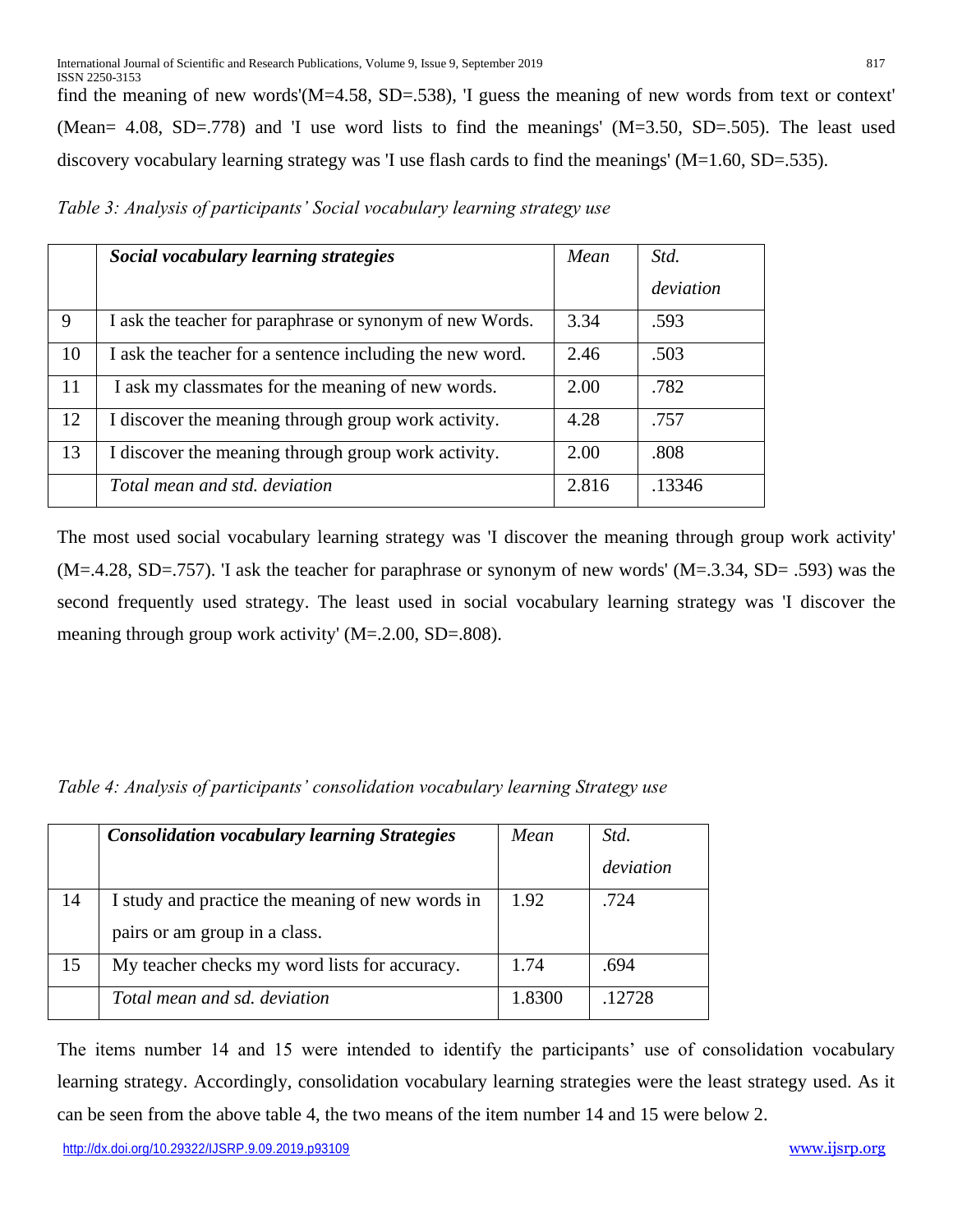|    | <b>Memory vocabulary learning Strategies</b>                     | Mean  | Std.     |
|----|------------------------------------------------------------------|-------|----------|
|    |                                                                  |       | deviatio |
| 16 | It is easy for me to learn new words when they have pictorial    | 3.76  | .744     |
|    | representation of their meaning (e.g., images, and drawings with |       |          |
| 17 | I image word's meaning.                                          | 3.44  | .501     |
| 18 | I connect the word to a personal experience.                     | 3.62  | .490     |
| 19 | I associate the word with its coordinates, for example, fruits   | 3.08  | .724     |
|    | (apple, orange,                                                  |       |          |
| 20 | I connect the word to its synonyms.                              | 4.14  | .729     |
| 21 | I use the new word in a sentence.                                | 4.06  | .767     |
| 22 | I study the spelling of a new word.                              | 3.88  | .773     |
| 23 | I study the sound of a new word.                                 | 3.02  | .769     |
| 24 | I say new words aloud when studying.                             | 3.18  | .720     |
| 25 | I image word's form to remember it.                              | 3.36  | .722     |
| 26 | I remember the affixes and roots of new words.                   | 3.94  | .740     |
| 27 | I remember the part of speech of new words.                      | 2.96  | .807     |
| 28 | I try to use my own language to explain, and remember the        | 3.80  | .700     |
|    | meaning of new words.                                            |       |          |
| 29 | I use physical actions when learning a new word                  | 2.12  | .746     |
|    | Total mean and sd. deviation                                     | 3.454 | .09464   |

The most frequent memory vocabulary learning strategy was 'I connect the word to its synonyms (M=.4.14, SD=.729). The second most-used memory learning strategy was the students' use of the new word in a sentence (M=4.0621, item No 21). The third most-used strategy was 'I remember the affixes and roots of new words' (M=3.94). The least used memory vocabulary learning strategy was ' I use physical actions when learning a new word'  $(M=2.12, SD=.746)$ .

*Table 6: Analysis of participants' cognitive vocabulary learning Strategy use*

|    | <b>Cognitive strategies</b>                | Mean | Std.      |
|----|--------------------------------------------|------|-----------|
|    |                                            |      | deviation |
| 30 | I verbally repeat new words several times. | 3.12 | .136      |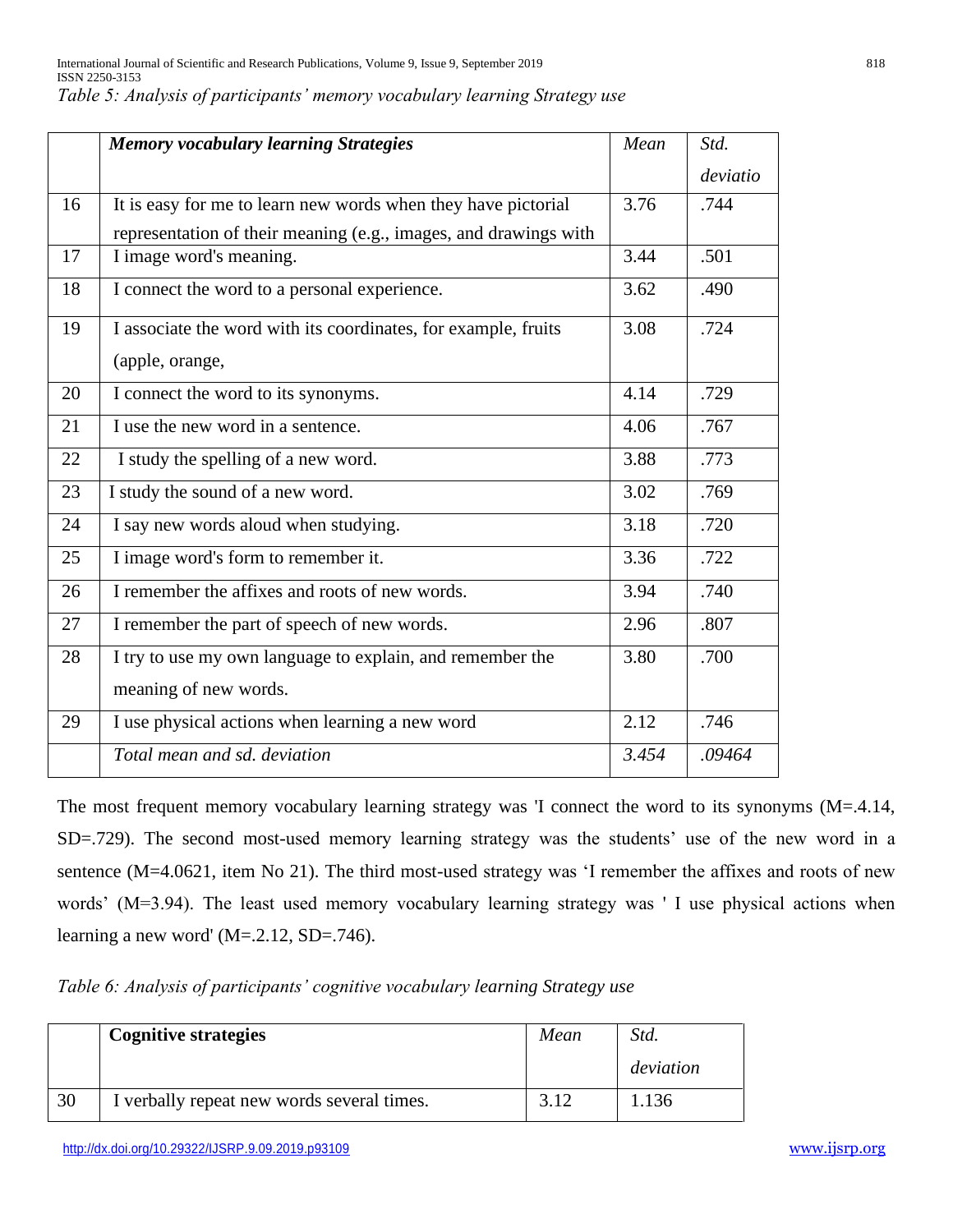| 31 | I write new words several times.             | 3.14  | 1.107  |
|----|----------------------------------------------|-------|--------|
| 32 | I use wordlists, and revise them over time.  | 3.56  | .760   |
| 33 | I use flash cards to remember words.         | 1.88  | .773   |
| 34 | I take notes about new words.                | 3.30  | .678   |
| 35 | I use the vocabulary section in my textbook. | 3.30  | .580   |
| 36 | I listen to a CD of word lists.              | 1.96  | .638   |
| 37 | I put English labels on physical objects.    | 1.78  | .648   |
| 38 | I keep a vocabulary notebook.                | 3.42  | .758   |
|    | Total mean and sd. deviation                 | 2.828 | .20069 |

The above table 6 showed that the most frequently used cognitive vocabulary learning strategies was 'I use wordlists, and revise them over time' (M=.3.56, SD=.760). Next to this, 'I take notes about new words (M=3.30,  $SD=.678$ ) and 'I use the vocabulary section in my textbook' (M=3.30, SD=.580). The least three cognitive vocabulary learning strategies were 'I listen to a CD of word lists' (M=1.96, SD=.638), 'I put English labels on physical objects' (M=1.78, SD=.648) and 'I use flash cards to remember words' (M=1.88, SD=.773).

*Table 7: Analysis of participants' Metacognitive vocabulary learning Strategy use*

|    | <b>Metacognitive strategies</b>           | Mean  | Std. deviation |
|----|-------------------------------------------|-------|----------------|
| 39 | I use English social media (song, films). | 3.46  | .734           |
| 40 | I test myself with word lists.            | 1.88  | .627           |
| 41 | I skip or pass new words.                 | 3.80  | .756           |
| 42 | I continue to study new words over time.  | 2.36  | .525           |
|    | Total mean and sd. deviation              | 2.875 | .10647         |

Frequently used metacognitive vocabulary learning strategies were 'I skip or pass new words (M= 3.80, SD=.756) and 'I use English social media (song, films) (M=3.46, SD=.734). Next to this, 'I keep a vocabulary notebook ( M=3.42) was used. The least metacognitive vocabulary learning strategy used was 'I test myself with word lists  $(M=1.88, SD=.627)$ .

*Table 8: Analysis of overall students' vocabulary learning strategy use*

| Types of vocabulary learning strategy  | Mean  | Std. deviation    |
|----------------------------------------|-------|-------------------|
| Discovery vocabulary learning strategy | 2.930 | $\frac{14892}{ }$ |
| Social vocabulary learning strategies  | 2.816 | .13346            |

<http://dx.doi.org/10.29322/IJSRP.9.09.2019.p93109> [www.ijsrp.org](http://ijsrp.org/)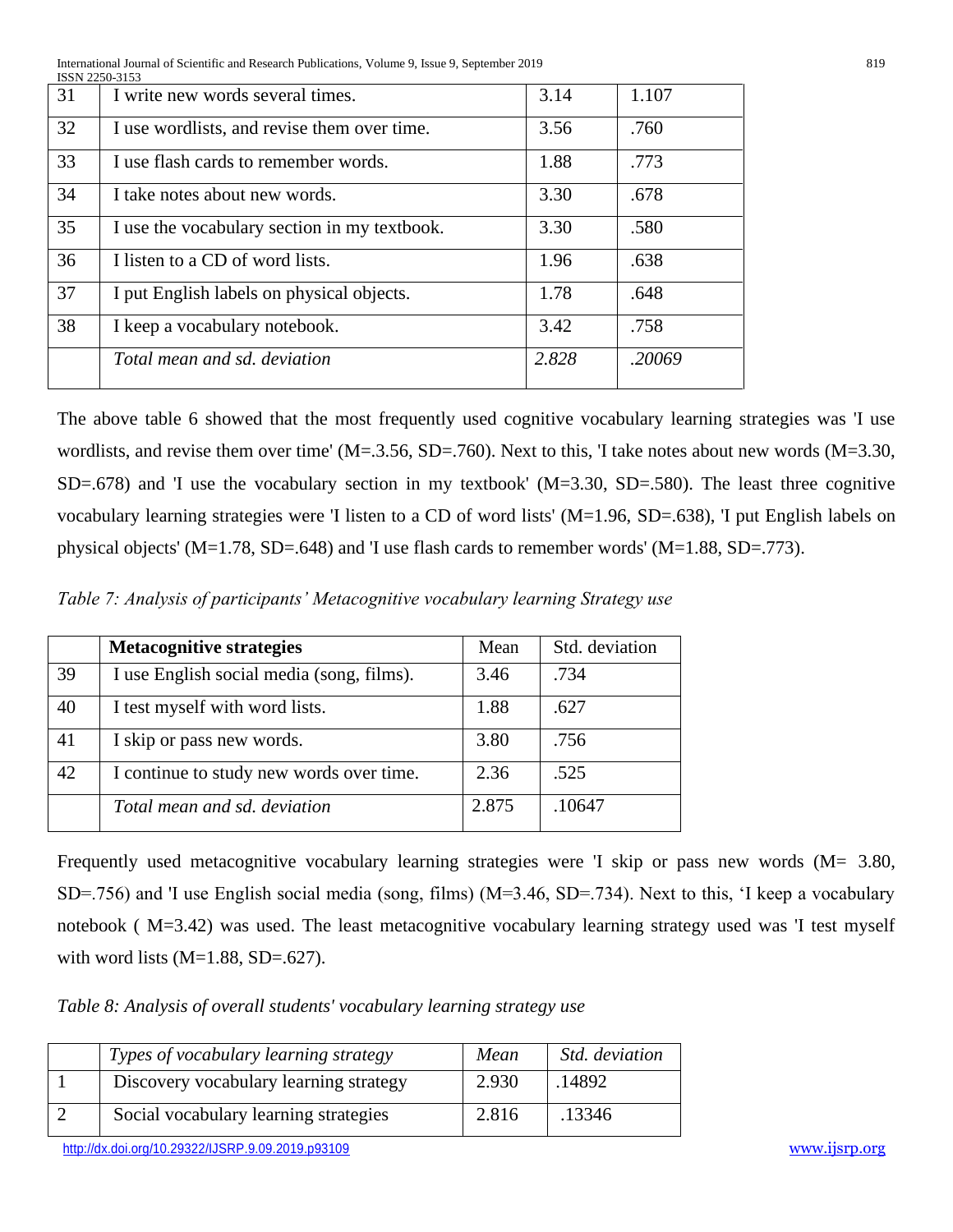|   | consolidation vocabulary learning Strategies | 1.8300 | .12728 |  |
|---|----------------------------------------------|--------|--------|--|
|   | memory vocabulary learning Strategies        | 3.454  | .09464 |  |
|   | cognitive vocabulary learning Strategies     | 2.828  | .20069 |  |
| h | Metacognitive vocabulary learning            | 2.875  | .10647 |  |

The purpose of this study is to investigate which type of vocabulary learning strategy the samples employ in learning vocabulary. Accordingly, memory vocabulary learning Strategies (M=3.454, SD=.09464) was the most frequently used type of vocabulary learning strategy. To this contrary, consolidation vocabulary learning Strategies (M=1.8300, SD=.12728) was the least employed vocabulary learning strategy by the participants of the study. The following pie chart indicated the percent of respondents' use of the strategies. Accordingly, Discovery vocabulary learning strategy represent Social vocabulary learning strategies, cognitive vocabulary learning Strategies and Metacognitive vocabulary learning Strategies represent 17%.

As it can be seen in the pie chart, the highest percentage of memory vocabulary learning Strategies which is 21% of all vocabulary learning strategies.



This study also intended to identify the challenges of learning vocabulary learning strategies. In order to collect data for this, interview and open-ended questions were used. The data gathered through these two instruments indicated the following challenges of learning vocabulary learning strategies: The English teachers themselves do not aware of most of the vocabulary learning strategies, students' family background, students lack of confidence to use English, the curriculum is inappropriate for helping students to improve their vocabulary learning strategies, students' lack of motivation, students' lack of practice vocabulary, overcrowdings of the classroom, lack of awareness, the students' overall language proficiencies, nature of materials used, inadequate attention given to vocabulary learning, lack of enough knowledge how to apply strategies, lack of use of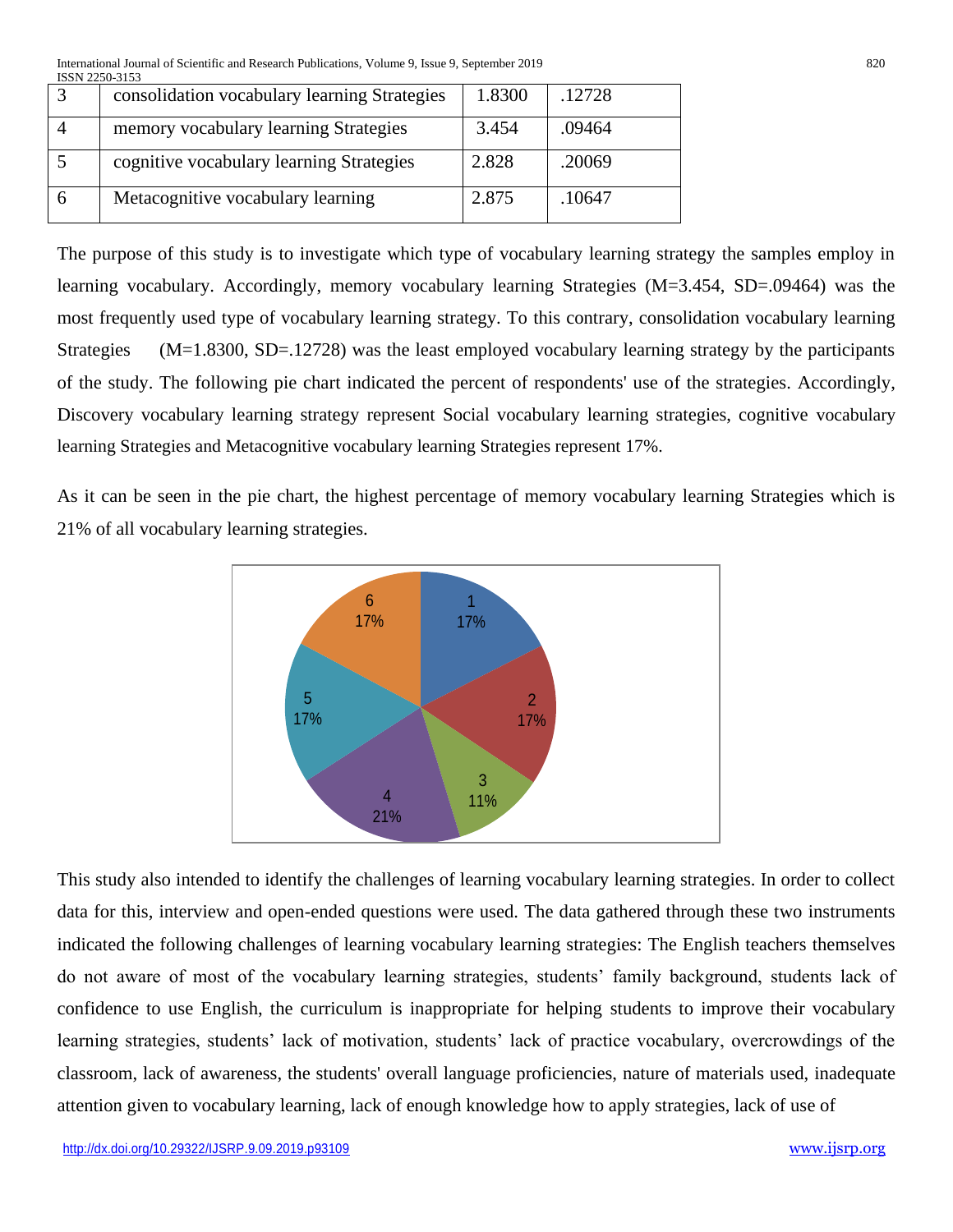English extensively, limited knowledge of vocabulary, lack of guided vocabulary learning practice and lack of practice with materials that are related to students' culture.

#### **Summary of findings and discussions**

In any language learning, vocabulary is the focal point of acquisition. Inadequate vocabulary knowledge of the learners led to difficulties in second language learning. One of the possible causes for the vocabulary learning problem is because there has been little focus on vocabulary instruction in the L2/FL classroom and the students' lack of awareness on how to use vocabulary learning strategies. Because of this, emphasis should be given on vocabulary development in the process of language learning. The aim of this study was to investigate in-service English major students' vocabulary learning strategy use and challenges of vocabulary learning strategy at Ambo University in 2019. The data were gathered using two types of data gathering instruments: questionnaires and interview. The result gathered through these instruments indicated that the respondents used some of the vocabulary learning strategies very frequently in learning vocabulary. For instance, they used bilingual dictionaries to find the meaning of new words (M=4.58), and guessed the meaning of new words from text or context (Mean= 4.08) (see table 2). In a similar way, they frequently discovered the meaning through group work activity  $(M=4.28)$  (see table 3). They also connected the word to its synonyms  $(M=4.14)$  (table 4). To this contrary, the samples did not use many of the vocabulary learning strategies frequently. For instance, they used flash cards to find the meanings  $(M=1.60)$  (table 2). Discovering the meaning through group work activity was also least used vocabulary learning strategy by the respondents  $(M=2.00)$  (table 3). Additionally, their use of physical actions when learning a new word was low  $(M=2.12)$  (table 4). Finally, their use of listening CD of word lists (M=1.96), putting English labels on physical objects (M=1.78) and using flash cards to remember words (M=1.88) were very low.

This study also investigated which type of vocabulary learning strategy the samples employ in learning vocabulary. Accordingly, the most frequently used vocabulary learning strategies types was memory vocabulary learning strategy (M=3.454). This study is in line with Schmitt's (1997) who found that highest number of her subjects used discovery vocabulary learning strategies, especially bilingual dictionary use in learning new vocabulary. The second most-used vocabulary learning strategy was discovery vocabulary learning strategy (M=2.930). Metacognitive vocabulary learning Strategies (M=2.875) was the third most-used. Consolidation vocabulary learning strategy (M=1.839) was the least-used vocabulary learning strategy type. This finding is contrary with Oxford's (1990) who found that conscious use of vocabulary learning strategies is one of the features of good learners. In a similar way, Nation (2001) suggests that the students should consider all vocabulary learning strategies as a means of learning English. The data collected using open-ended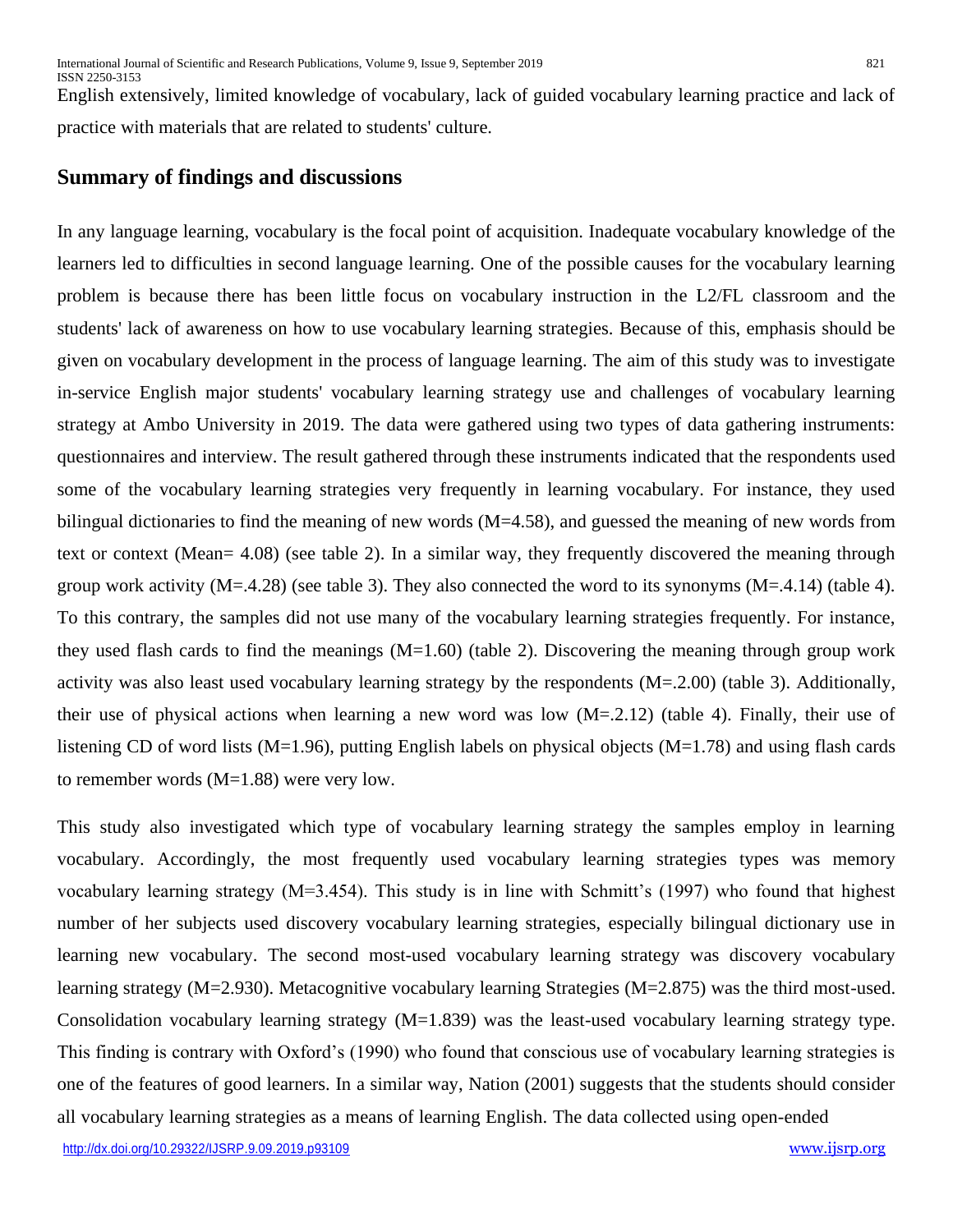questionnaires and interview results showed the challenges of vocabulary learning strategies. These challenges were students' lack of background knowledge on vocabulary learning, students lack of training on how to learn new words, lack of appropriate reading texts in schools, overuse of dictionary in learning new vocabulary and teacher use of limited input.

## **Recommendations**

Based on the results and discussions of the findings, the following recommendations were forwarded for the concerned bodies:

Consolidation vocabulary learning strategy was the least vocabulary learning strategy employed by the participants of the study. Therefore, the instructors should aware the students about how to use these strategies. The students can be willing to try new vocabulary learning strategy if the teachers instructed and introduced them. This recommendation is also work for other least employed strategies. The instructors should consider vocabulary as the major elements of teaching English language.

The students should do all their best to study on their own and learn all vocabulary learning strategies on how and when to use. They need to be aware of vocabulary learning strategies development can be through different ways.

All concerned bodies should create good environment to minimize the challenges of leaning new vocabulary learning strategies.

In Ethiopian higher education contexts, a few studies on vocabulary learning strategies were carried out. Therefore, future researchers in EFL should give emphasizes on students' vocabulary learning strategies.

## **Reference**

Alali, F & Schmitt, N. ( 2012). *Teaching Formulaic Sequences*: The Same as or Different From Teaching Single Words?, TESOL journal: DO - 10.1002/tesj.13. Bagheri, H. (1994). *A Profile for Teaching and Teaching English in Pre-university Schools of Sistan and Baluchestan*: Problems and Solutions, (Unpublished MA Thesis), Shiraz University, Shiraz. Basurto, I. (2004). *Teaching vocabulary creatively*. Upper Saddle River, NJ: Pearson Education. Borg, S., 2003. Teacher cognition in language teaching: A review of research on what language teachers think, know, believe, and do. Language Teaching, 36, 81-109. Carter, R. (1992) Vocabulary: Applied Linguistic Perspectives. London: Routledge. Coady, J. & Huckin, T. Second Language Vocabulary Acquisition. Cambridge: Cambridge University Press. Cohen, A., & Macaro, E. (2007). Learner strategies. Oxford: Oxford University Press. Cook, V. (2001). Second language learning and language teaching. (3 rd ed.). Madison Avenue, NY: Oxford University.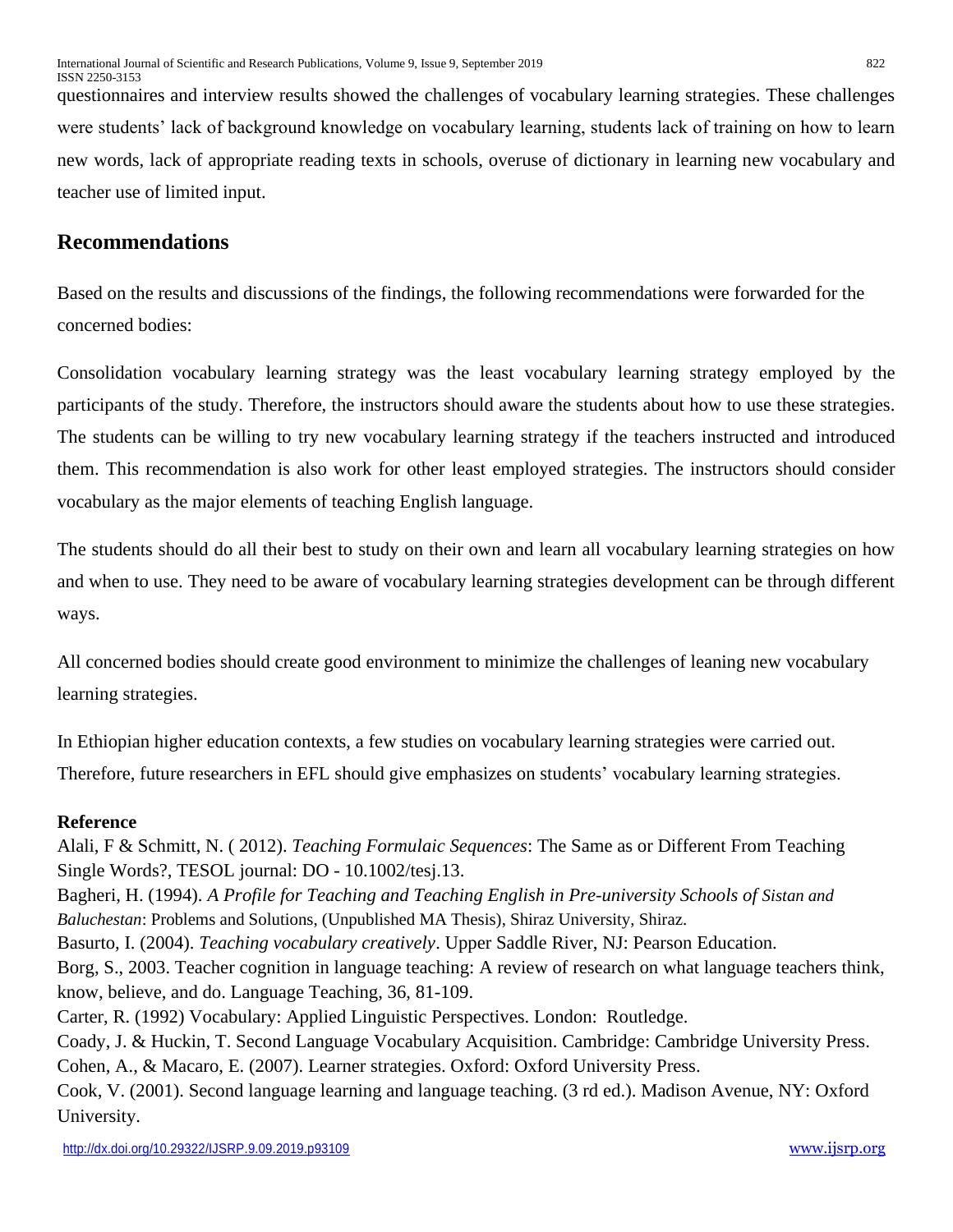Cyrstal, D. (1997). English as a Global Language. Cambridge: Cambridge University Press.

Fan, M. Y. (2003). Frequency of use, perceived usefulness, and actual usefulness of second language

vocabulary strategies: *A study of Hong Kong learners. The Modern Language Journal, 87 (2), 222-241.*

Farhadi, H. (2006). Twenty-five years of living with applied linguistics: Collection of articles. Iran, Tehran. Rahnama press.

Fowle, C. (2002). Vocabulary Notebooks: Implementation and Outcomes. English Language Teaching Journal, 56(4), 380-388.

Gu, Y. (2003). *Learning strategies for vocabulary development. Reflections on English Language Teaching, 9 (2), 105-118*.

Jalongo, M. & Sobolak, M. (2011). Supporting young children's vocabulary growth: The challenges, the benefits, and evidence-based strategies. Early Childhood Education Journal, 38(6), 421-429.Milulecky, 1990). Kamil, M., & Hiebert, E. (2005). Teaching and learning vocabulary: Perspectives and persistent issues. Mahwah, NJ: Lawrence Erlbaum.

Kashani, S. & Shafiee, S. (2016). A Comparison of Vocabulary Learning Strategies among Elementary Iranian EFL Learners, available at DOI:10.17507/jltr.0703.11.

Key, P.K. (1997). Research Design in Occupational Education. Oklahoma State University. Retrieved September 17, 2019 [from http://www.okstate.edu/ag/agedcm4h/academic/aged5980a/5980/newpage110.htm](http://www.okstate.edu/ag/agedcm4h/academic/aged5980a/5980/newpage110.htm) Kuhn, M.R., & Stahl, S.A. (1998). *Teaching children to learn word meanings from context: A synthesis and some questions. Journal of Literacy Research, 30, 119–138.*

Laufer, B. (1998).The development of passive and active vocabulary in a second language: same or different? Applied Linguistics 19, 2, 255-271.

McCarthy, T. (1990). *Vocabulary*. Oxford: OUP.

Miressa Amenu (2017). *An Assessment of the Practice of Vocabulary Teaching Strategies in EFL Classes: Kellem Secondary School Grade 9 and 10 English Teachers in Focus, International Journal of Scientific and Research Publications, 7(7).*

Moon, R. (1997). Vocabulary connections: Multi-word items in English. In N. Schmitt & M. McCarthy (Eds.), Vocabulary: Description, acquisition, and pedagogy (pp. 40–63). Cambridge: Cambridge University Press. Moon, R. (1998). Fixed expressions in English: A corpus-based approach. Oxford: Oxford University Press. National Reading Panel (2000). National Institute of Child Health, & Human Development (US). Report of the national reading panel: Teaching children to read: An evidence-based assessment of the scientific research literature on reading and its implications for reading instruction: Reports of the subgroups. National Institute of Child Health and Human Development, National Institutes of Health.

Nation, I.S.P. 2001. *Learning Vocabulary in Another Language.* Cambridge: Cambridge University Press. Nation, I.S.P. (2011) Learning and Teaching Vocabulary: Collected Writings. Shanghai: Shanghai Foreign Language Education Press.

Neuman, S. B., & Dwyer, J. (2009). Missing in Action: Vocabulary Instruction in Pre-k. The Reading Teacher, [62, 384-392.http](http://dx.doi.org/10.1598/RT.62.5.2):/[/dx.doi.org/10.1598/RT.62.5.2.](http://dx.doi.org/10.1598/RT.62.5.2)

Oxford, L. R. (1990). *Language learning strategies:* What every teacher should know. Boston: Heinle and Heinle Publishers*.*